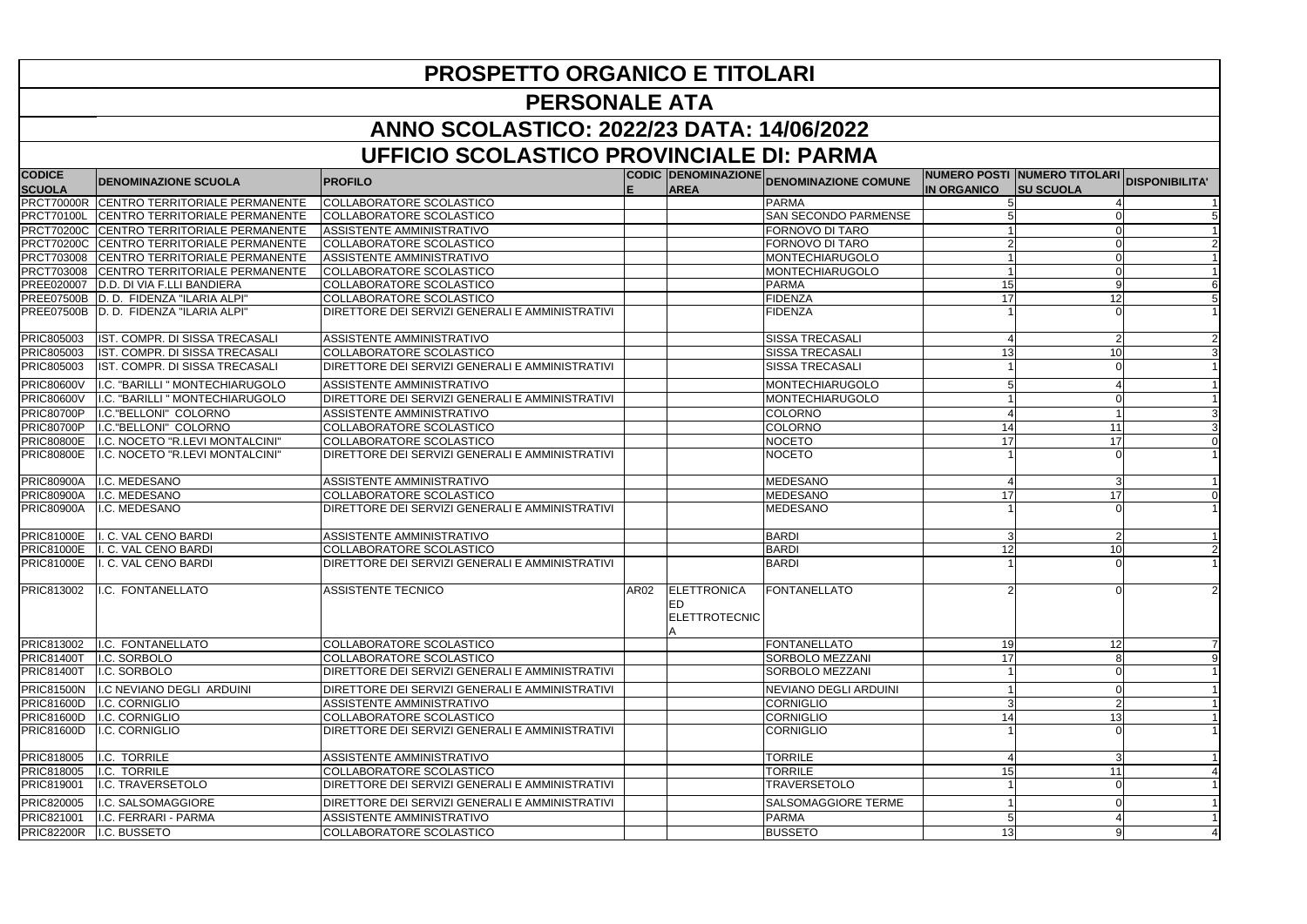**UFFICIO SCOLASTICO PROVINCIALE DI: PARMA**

# **PROSPETTO ORGANICO E TITOLARI**

#### **PERSONALE ATA**

|                                | UFFICIO SCOLASTICO PROVINCIALE DI: PARMA |                                                 |      |                                                          |                                          |                    |                                                   |                       |  |  |  |
|--------------------------------|------------------------------------------|-------------------------------------------------|------|----------------------------------------------------------|------------------------------------------|--------------------|---------------------------------------------------|-----------------------|--|--|--|
| <b>CODICE</b><br><b>SCUOLA</b> | <b>DENOMINAZIONE SCUOLA</b>              | <b>PROFILO</b>                                  |      | <b>AREA</b>                                              | CODIC DENOMINAZIONE DENOMINAZIONE COMUNE | <b>IN ORGANICO</b> | NUMERO POSTI  NUMERO TITOLARI<br><b>SU SCUOLA</b> | <b>DISPONIBILITA'</b> |  |  |  |
| <b>PRIC82200R</b>              | I.C. BUSSETO                             | DIRETTORE DEI SERVIZI GENERALI E AMMINISTRATIVI |      |                                                          | <b>BUSSETO</b>                           |                    |                                                   |                       |  |  |  |
| <b>PRIC82300L</b>              | I.C. FELINO "L. MALAGUZZI"               | ASSISTENTE AMMINISTRATIVO                       |      |                                                          | <b>FELINO</b>                            |                    |                                                   |                       |  |  |  |
| <b>PRIC82300L</b>              | I.C. FELINO "L. MALAGUZZI"               | COLLABORATORE SCOLASTICO                        |      |                                                          | <b>FELINO</b>                            | 25                 | 20                                                |                       |  |  |  |
| <b>PRIC82300L</b>              | II.C. FELINO "L. MALAGUZZI"              | DIRETTORE DEI SERVIZI GENERALI E AMMINISTRATIVI |      |                                                          | <b>FELINO</b>                            |                    |                                                   |                       |  |  |  |
| <b>PRIC82400C</b>              | I.C. COLLECCHIO "E. GUATELLI"            | <b>ASSISTENTE AMMINISTRATIVO</b>                |      |                                                          | <b>COLLECCHIO</b>                        |                    |                                                   |                       |  |  |  |
| <b>PRIC82400C</b>              | I.C. COLLECCHIO "E. GUATELLI"            | COLLABORATORE SCOLASTICO                        |      |                                                          | COLLECCHIO                               | 24                 | 18                                                | 6                     |  |  |  |
| <b>PRIC82400C</b>              | I.C. COLLECCHIO "E. GUATELLI"            | DIRETTORE DEI SERVIZI GENERALI E AMMINISTRATIVI |      |                                                          | <b>COLLECCHIO</b>                        |                    |                                                   |                       |  |  |  |
| <b>PRIC825008</b>              | I.C. TOSCANINI - PARMA                   | ASSISTENTE AMMINISTRATIVO                       |      |                                                          | PARMA                                    |                    | 3                                                 |                       |  |  |  |
| <b>PRIC825008</b>              | I.C. TOSCANINI - PARMA                   | COLLABORATORE SCOLASTICO                        |      |                                                          | PARMA                                    | 11                 | 10                                                |                       |  |  |  |
| <b>PRIC82700X</b>              | I.C. PARMA CENTRO                        | ASSISTENTE AMMINISTRATIVO                       |      |                                                          | PARMA                                    |                    |                                                   |                       |  |  |  |
| <b>PRIC82700X</b>              | I.C. PARMA CENTRO                        | COLLABORATORE SCOLASTICO                        |      |                                                          | PARMA                                    | 16                 | 14                                                | $\overline{2}$        |  |  |  |
| <b>PRIC82800Q</b>              | I.C. ALBERTELLI-NEWTON - PARMA           | ASSISTENTE AMMINISTRATIVO                       |      |                                                          | PARMA                                    |                    |                                                   | 5                     |  |  |  |
| <b>PRIC82800Q</b>              | I.C. ALBERTELLI-NEWTON - PARMA           | COLLABORATORE SCOLASTICO                        |      |                                                          | PARMA                                    | 17                 |                                                   | 11                    |  |  |  |
| <b>PRIC82800Q</b>              | I.C. ALBERTELLI-NEWTON - PARMA           | DIRETTORE DEI SERVIZI GENERALI E AMMINISTRATIVI |      |                                                          | PARMA                                    |                    |                                                   |                       |  |  |  |
| <b>PRIC82900G</b>              | .C. D'ACQUISTO - PARMA                   | ASSISTENTE AMMINISTRATIVO                       |      |                                                          | PARMA                                    |                    |                                                   | $\overline{2}$        |  |  |  |
| <b>PRIC82900G</b>              | .C. D'ACQUISTO - PARMA                   | COLLABORATORE SCOLASTICO                        |      |                                                          | PARMA                                    | 14                 |                                                   |                       |  |  |  |
| <b>PRIC82900G</b>              | .C. D'ACQUISTO - PARMA                   | DIRETTORE DEI SERVIZI GENERALI E AMMINISTRATIVI |      |                                                          | PARMA                                    |                    |                                                   |                       |  |  |  |
| <b>PRIC83000Q</b>              | I.C. "GIOVANNINO GUARESCHI"              | <b>ASSISTENTE AMMINISTRATIVO</b>                |      |                                                          | <b>SAN SECONDO PARMENSE</b>              |                    |                                                   | 2                     |  |  |  |
| <b>PRIC83000Q</b>              | I.C. "GIOVANNINO GUARESCHI"              | COLLABORATORE SCOLASTICO                        |      |                                                          | <b>SAN SECONDO PARMENSE</b>              | 20                 | 15                                                | 5                     |  |  |  |
| <b>PRIC83000Q</b>              | I.C. "GIOVANNINO GUARESCHI"              | DIRETTORE DEI SERVIZI GENERALI E AMMINISTRATIVI |      |                                                          | <b>SAN SECONDO PARMENSE</b>              |                    |                                                   |                       |  |  |  |
| <b>PRIC83200B</b>              | I.C. VERDI CORCAGNANO PR                 | COLLABORATORE SCOLASTICO                        |      |                                                          | PARMA                                    | 13                 |                                                   | $\overline{7}$        |  |  |  |
| <b>PRIC83200B</b>              | I.C. VERDI CORCAGNANO PR                 | DIRETTORE DEI SERVIZI GENERALI E AMMINISTRATIVI |      |                                                          | PARMA                                    |                    |                                                   |                       |  |  |  |
|                                |                                          |                                                 |      |                                                          |                                          |                    |                                                   |                       |  |  |  |
| <b>PRIC834003</b>              | I.C. DI VIA MONTEBELLO - PARMA           | ASSISTENTE AMMINISTRATIVO                       |      |                                                          | PARMA                                    |                    |                                                   |                       |  |  |  |
| PRIC834003                     | I.C. DI VIA MONTEBELLO - PARMA           | ASSISTENTE TECNICO                              | AR02 | <b>ELETTRONICA</b><br><b>IED</b><br><b>ELETTROTECNIC</b> | <b>PARMA</b>                             |                    |                                                   |                       |  |  |  |
| <b>PRIC834003</b>              | I.C. DI VIA MONTEBELLO - PARMA           | COLLABORATORE SCOLASTICO                        |      |                                                          | PARMA                                    | 15                 | 10 <sup>1</sup>                                   | 5                     |  |  |  |
| <b>PRIC834003</b>              | II.C. DI VIA MONTEBELLO - PARMA          | DIRETTORE DEI SERVIZI GENERALI E AMMINISTRATIVI |      |                                                          | PARMA                                    |                    |                                                   |                       |  |  |  |
| <b>PRIC83500V</b>              | I. C. BOCCHI - PARMA                     | <b>ASSISTENTE AMMINISTRATIVO</b>                |      |                                                          | PARMA                                    |                    |                                                   |                       |  |  |  |
| <b>PRIC83600P</b>              | I.C. PARMIGIANINO                        | <b>ASSISTENTE AMMINISTRATIVO</b>                |      |                                                          | PARMA                                    |                    |                                                   |                       |  |  |  |
| <b>PRIC83600P</b>              | I.C. PARMIGIANINO                        | COLLABORATORE SCOLASTICO                        |      |                                                          | PARMA                                    | 15                 | 12                                                | 3                     |  |  |  |
| <b>PRIC83800A</b>              | I.C. LANGHIRANO "FERMI FERRARI"          | COLLABORATORE SCOLASTICO                        |      |                                                          | <b>LANGHIRANO</b>                        | 17                 | 15                                                | $\overline{2}$        |  |  |  |
| <b>PRIC83800A</b>              | I.C. LANGHIRANO "FERMI FERRARI"          | DIRETTORE DEI SERVIZI GENERALI E AMMINISTRATIVI |      |                                                          | <b>LANGHIRANO</b>                        |                    |                                                   |                       |  |  |  |
| <b>PRIC839006</b>              | II.C. FORNOVO TARO "L. MALERBA"          | DIRETTORE DEI SERVIZI GENERALI E AMMINISTRATIVI |      |                                                          | <b>FORNOVO DI TARO</b>                   |                    |                                                   |                       |  |  |  |
| <b>PRIC84000A</b>              | I. C. FIDENZA                            | ASSISTENTE AMMINISTRATIVO                       |      |                                                          | FIDENZA                                  |                    |                                                   |                       |  |  |  |
| <b>PRIC84000A</b>              | I. C. FIDENZA                            | COLLABORATORE SCOLASTICO                        |      |                                                          | FIDENZA                                  | 15                 | 11                                                |                       |  |  |  |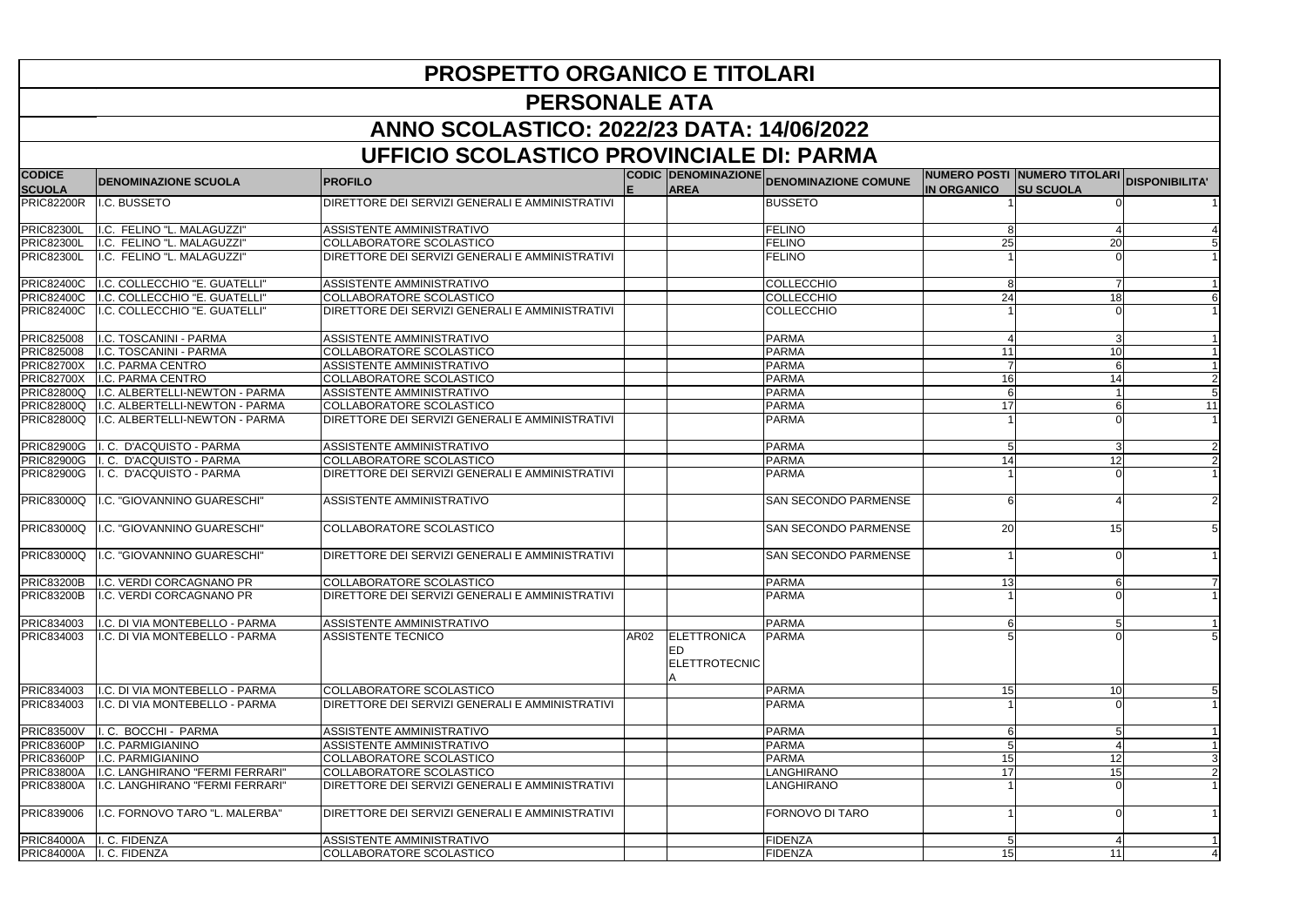## **UFFICIO SCOLASTICO PROVINCIALE DI: PARMA**

# **PROSPETTO ORGANICO E TITOLARI**

#### **PERSONALE ATA**

|                                | <u>ULLIUM SUULASTIUU FRUVINUIALE DI. FARIVIA</u> |                                                               |                  |                                                  |                                          |                    |                                                                 |                |  |
|--------------------------------|--------------------------------------------------|---------------------------------------------------------------|------------------|--------------------------------------------------|------------------------------------------|--------------------|-----------------------------------------------------------------|----------------|--|
| <b>CODICE</b><br><b>SCUOLA</b> | <b>DENOMINAZIONE SCUOLA</b>                      | <b>PROFILO</b>                                                | E                | <b>AREA</b>                                      | CODIC DENOMINAZIONE DENOMINAZIONE COMUNE | <b>IN ORGANICO</b> | NUMERO POSTI NUMERO TITOLARI DISPONIBILITA'<br><b>SU SCUOLA</b> |                |  |
| <b>PRIC84000A</b>              | . C. FIDENZA                                     | DIRETTORE DEI SERVIZI GENERALI E AMMINISTRATIVI               |                  |                                                  | <b>FIDENZA</b>                           |                    |                                                                 |                |  |
| <b>PRIS00100X</b>              | <b>IS "ZAPPA-FERMI"</b>                          | <b>ASSISTENTE TECNICO</b>                                     | ARR3             | <b>MECCANICA</b><br>(ALTRI<br>LABORATORI)        | <b>BORGO VAL DI TARO</b>                 |                    |                                                                 |                |  |
| <b>PRIS00100X</b>              | IS "ZAPPA-FERMI"                                 | DIRETTORE DEI SERVIZI GENERALI E AMMINISTRATIVI               |                  |                                                  | <b>BORGO VAL DI TARO</b>                 |                    |                                                                 |                |  |
| <b>PRIS00200Q</b>              | I.S.I.S.S. "GALILEI-BOCCHIALINI"                 | ASSISTENTE AMMINISTRATIVO                                     |                  |                                                  | <b>SAN SECONDO PARMENSE</b>              |                    |                                                                 | 3              |  |
| <b>PRIS00200Q</b>              | I.S.I.S.S. "GALILEI-BOCCHIALINI"                 | <b>ASSISTENTE TECNICO</b>                                     | ARR <sub>2</sub> |                                                  | MECCANICA (132) SAN SECONDO PARMENSE     |                    |                                                                 |                |  |
| <b>PRIS00200Q</b>              | .S.I.S.S. "GALILEI-BOCCHIALINI"                  | COLLABORATORE SCOLASTICO TECNICO (ADDETTO<br>AZIENDE AGRARIE) |                  |                                                  | <b>SAN SECONDO PARMENSE</b>              |                    |                                                                 |                |  |
| <b>PRIS00200Q</b>              | .S.I.S.S. "GALILEI-BOCCHIALINI"                  | COLLABORATORE SCOLASTICO                                      |                  |                                                  | <b>SAN SECONDO PARMENSE</b>              | 20                 | 15                                                              |                |  |
| <b>PRIS00200Q</b>              | .S.I.S.S. "GALILEI-BOCCHIALINI"                  | DIRETTORE DEI SERVIZI GENERALI E AMMINISTRATIVI               |                  |                                                  | SAN SECONDO PARMENSE                     |                    |                                                                 |                |  |
| <b>PRIS00300G</b>              | "PACIOLO-D'ANNUNZIO"                             | <b>ASSISTENTE TECNICO</b>                                     | <b>AR02</b>      | <b>ELETTRONICA</b><br>ED<br><b>ELETTROTECNIC</b> | <b>FIDENZA</b>                           |                    |                                                                 |                |  |
| <b>PRIS00400B</b>              | IS "PIETRO GIORDANI"                             | ASSISTENTE AMMINISTRATIVO                                     |                  |                                                  | <b>PARMA</b>                             |                    |                                                                 |                |  |
| <b>PRIS00400B</b>              | IS "PIETRO GIORDANI"                             | COLLABORATORE SCOLASTICO                                      |                  |                                                  | <b>PARMA</b>                             | 18                 | 17                                                              |                |  |
| <b>PRIS00400B</b>              | IS "PIETRO GIORDANI"                             | DIRETTORE DEI SERVIZI GENERALI E AMMINISTRATIVI               |                  |                                                  | <b>PARMA</b>                             |                    |                                                                 |                |  |
| <b>PRIS006003</b>              | ISTITUTO SUPERIORE "MAGNAGHI-<br>SOLARI"         | ASSISTENTE AMMINISTRATIVO                                     |                  |                                                  | <b>SALSOMAGGIORE TERME</b>               |                    |                                                                 | $\Omega$       |  |
| <b>PRIS006003</b>              | ISTITUTO SUPERIORE "MAGNAGHI-<br>SOLARI"         | <b>ASSISTENTE TECNICO</b>                                     | <b>AR02</b>      | ELETTRONICA<br><b>ELETTROTECNIC</b>              | <b>SALSOMAGGIORE TERME</b>               |                    |                                                                 |                |  |
| <b>PRIS006003</b>              | ISTITUTO SUPERIORE "MAGNAGHI-<br>SOLARI"         | <b>ASSISTENTE TECNICO</b>                                     | <b>AR20</b>      | <b>ALBERGHIERA</b>                               | <b>SALSOMAGGIORE TERME</b>               |                    |                                                                 |                |  |
| <b>PRIS006003</b>              | <b>ISTITUTO SUPERIORE "MAGNAGHI-</b><br>SOLARI"  | <b>COLLABORATORE SCOLASTICO</b>                               |                  |                                                  | <b>SALSOMAGGIORE TERME</b>               | <b>20</b>          | 17                                                              |                |  |
| <b>PRIS006003</b>              | ISTITUTO SUPERIORE "MAGNAGHI-<br>SOLARI"         | DIRETTORE DEI SERVIZI GENERALI E AMMINISTRATIVI               |                  |                                                  | <b>SALSOMAGGIORE TERME</b>               |                    |                                                                 |                |  |
| <b>PRIS00700V</b>              | "BERENINI"                                       | <b>ASSISTENTE TECNICO</b>                                     | ARR3             | <b>MECCANICA</b><br>(ALTRI<br>LABORATORI)        | <b>FIDENZA</b>                           |                    |                                                                 | 2              |  |
| PRIS00700V                     | "BERENINI"                                       | DIRETTORE DEI SERVIZI GENERALI E AMMINISTRATIVI               |                  |                                                  | <b>FIDENZA</b>                           |                    |                                                                 |                |  |
| <b>PRIS00800P</b>              | "CARLO EMILIO GADDA" SEDE<br>FORNOVO TARO        | ASSISTENTE AMMINISTRATIVO                                     |                  |                                                  | FORNOVO DI TARO                          |                    |                                                                 | $\overline{2}$ |  |
| <b>PRIS00800P</b>              | "CARLO EMILIO GADDA" SEDE<br>FORNOVO TARO        | COLLABORATORE SCOLASTICO                                      |                  |                                                  | FORNOVO DI TARO                          | 18                 | 15                                                              | 3              |  |
| <b>PRIS00900E</b>              | "C. RONDANI"                                     | ASSISTENTE TECNICO                                            | <b>AR10</b>      | <b>EDILE</b>                                     | PARMA                                    |                    | 0                                                               |                |  |
| <b>PRIS00900E</b>              | "C. RONDANI"                                     | COLLABORATORE SCOLASTICO                                      |                  |                                                  | PARMA                                    | 11                 | 10                                                              |                |  |
|                                |                                                  |                                                               |                  |                                                  |                                          |                    |                                                                 |                |  |